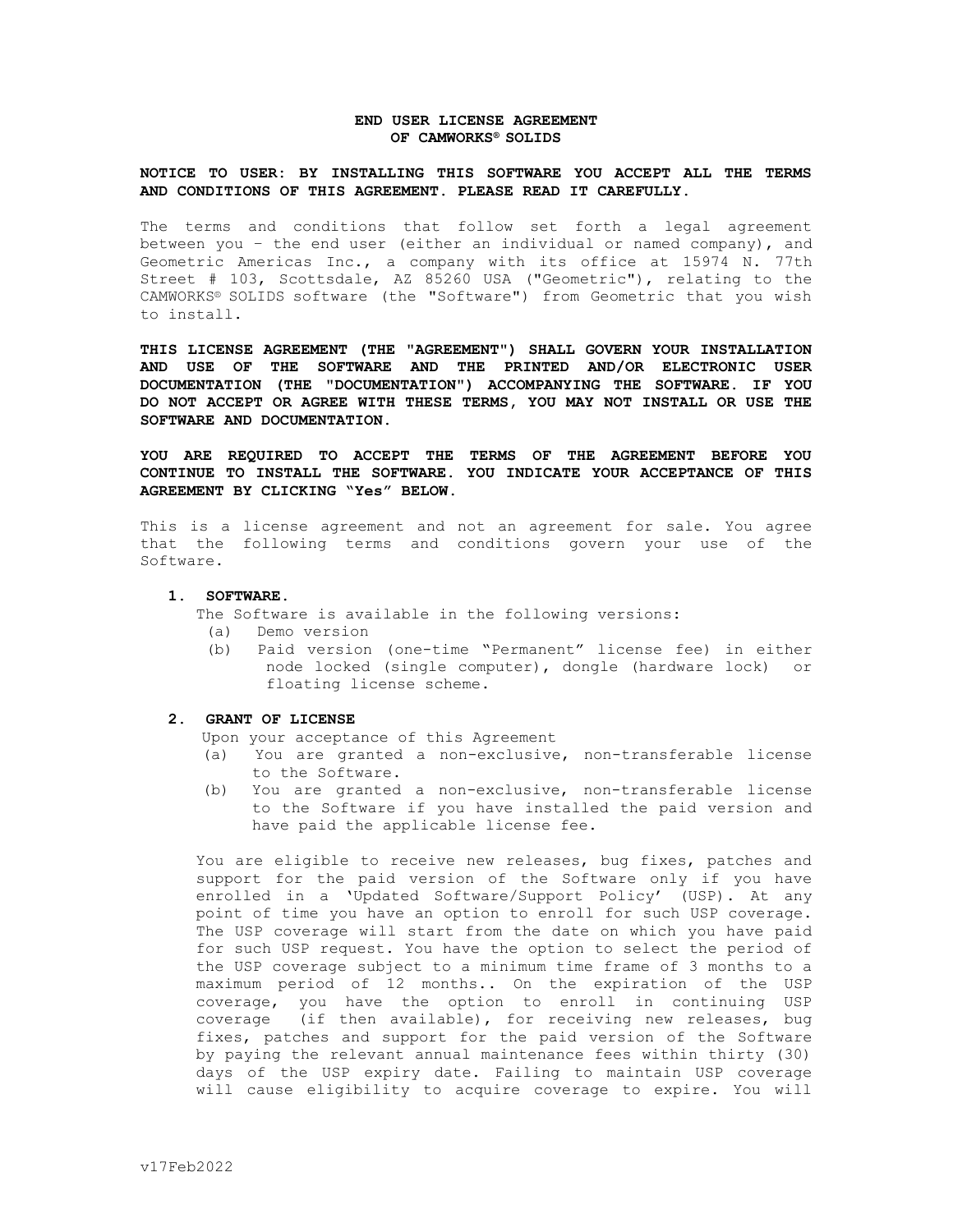then be required to purchase the same by paying the then prevailing catch up license fees.

#### **3. USE OF SOFTWARE AND DOCUMENTATION.**

You may install and use the Software and Documentation only internally in your organization or for your own internal use.

If you have purchased a node-locked license of the Software, you may use the Software only on a single computer system in the country for which the Software has been licensed.

If you have purchased a hardware dongle license, you are entitled to install and use the Software on any number of computers, provided (a) however the number of concurrent users at any time shall not exceed the number of licenses purchased by you and (b) you install and use the Software only on computers in the country for which the Software has been licensed. One dongle will be assigned per license purchased by you.

If you have purchased a floating license of the Software, you may install and access the Software on any number of computers, provided however the number of concurrent users at any time shall not exceed the number of licenses purchased by you and (b) you install and use the Software only on server and computers in the country for which the Software has been licensed. In addition, it is clarified that the network on which the Software is installed may serve licenses to client machines of the same legal entity located in the same country as the server and further the server has to be located only in the country for which the Software has been licensed.

Each license seat may have many modules; all the modules of a specific license seat may only be used concurrently on one computer. Concurrent use of the modules of a license seat across multiple computers is prohibited. The Software and Documentation may not be transferred, sold, assigned, sublicensed or otherwise conveyed (whether by operation of law or otherwise) to another party. Your use of the Software shall always be subject to the provisions of Section 2 above. If you are an educational institute and have purchased the Software and Documentation at a discounted rate, then you shall not use the Software and Documentation for **any commercial or revenuegenerating activity.** Except as stated in this Agreement, you are not granted any other rights or licenses in respect of the Software or Documentation.

**4. COPY RESTRICTIONS AND OTHER RESTRICTIONS.** You may not copy the Software or Documentation. You may not modify or adapt the Software in whole or in part (including but not limited to translating or creating derivative works) or reverse engineer, decompile or disassemble the Software or otherwise attempt to discover the source code of the Software as it contains trade secrets of Geometric. You may not use the Software for timesharing, rental or service bureau purposes. You shall not remove any copyright notices or other proprietary notices from the Software or Documentation. Results of benchmark or other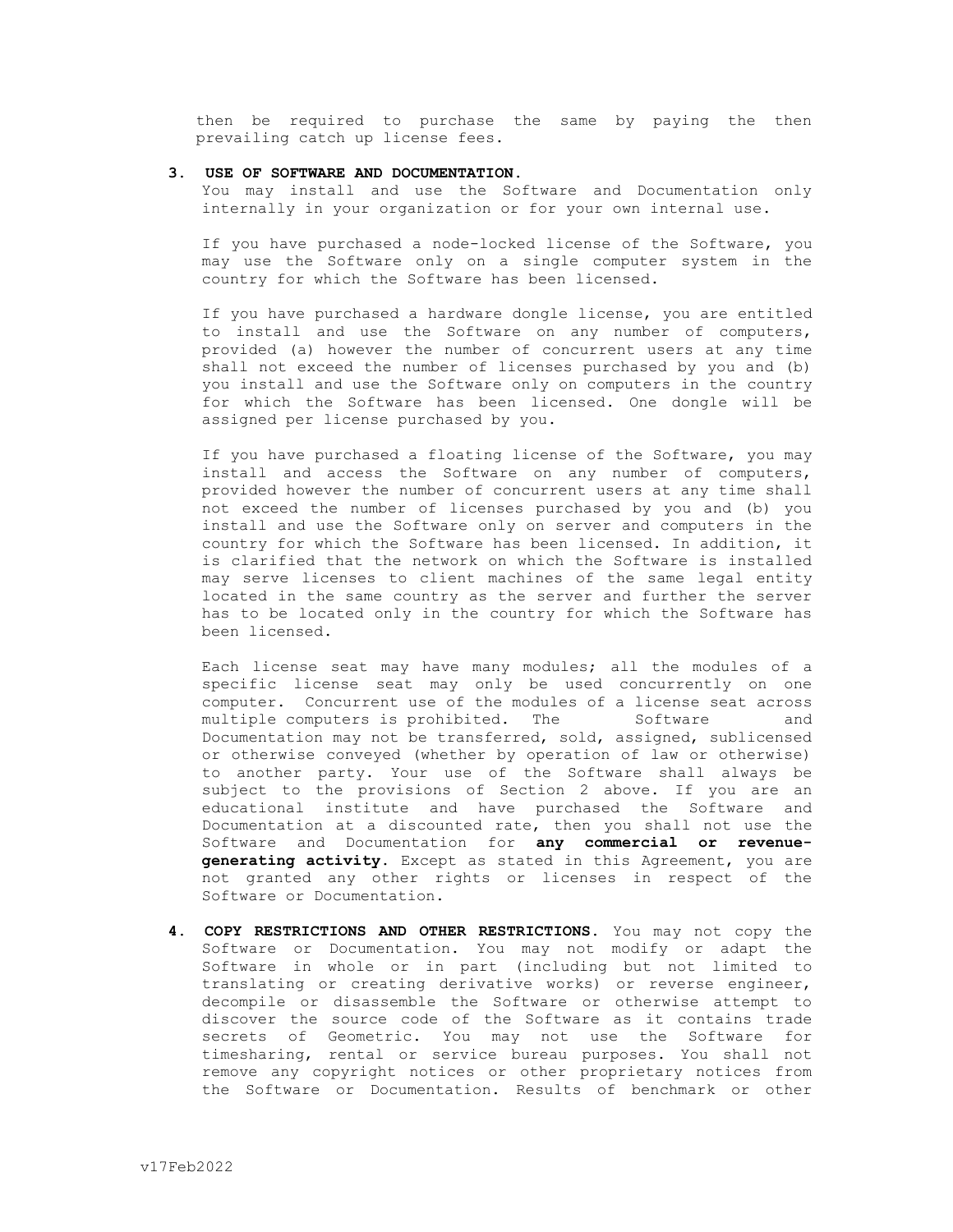performance tests run on the Software may not be disclosed to any third party without Geometric's prior written consent.

- **5. COPYRIGHT AND OWNERSHIP.** The Software and Documentation are owned by Geometric or its licensors and protected by copyright laws and international treaty provisions. You acquire only the nonexclusive, non-transferable right to use the Software and Documentation as permitted herein and do not acquire any rights of ownership in the Software or Documentation.
- **6. USE OF DATA.**

The Software communicates with Geometric servers for the purpose of checking and performing updates and ensuring that you are using the Software with a valid key code that Geometric has created and directly provided to you. This process does not collect any proprietary information and Geometric shall not provide any of the information it collects in connection with this process to any third party, except (i) as may be required by law or legal process or (ii) to enforce compliance with the key code requirement described above.

- **7. CONFIDENTIAL INFORMATION.** Any business and technical information that Geometric designates as confidential or proprietary and all information regarding the Software constitute confidential information of Geometric ("Confidential Information"). Geometric, at its sole discretion, may disclose such Confidential Information. However, you may not disclose to any third party any Confidential Information without the prior written consent of Geometric. Furthermore, you agree to limit access to Confidential Information to your authorized employees that have executed appropriate confidentiality agreements with you that protect the Confidential Information consistent with the requirements of this Agreement. The restriction regarding disclosure of Confidential Information does not extend to any Confidential Information that you can establish: (a) is now or hereafter becomes generally available to the public other than as a result of your breach of this Agreement, (b) is disclosed or made available to you by a third party without restriction and without any breach of confidentiality obligation, (c) was independently developed by you without access to or use of the Confidential Information, or (d) is approved for disclosure by Geometric in writing.
- **8. TERMINATION.** Geometric may terminate your license to use the Software and Documentation if you commit a breach of the terms of this Agreement. Upon termination, you shall cease using the Software and Documentation and shall destroy all copies of the Software and Documentation in any form. All disclaimers of warranties and limitations of liability shall survive any termination of this Agreement. The provisions regarding Confidential Information shall survive for five years following termination of this Agreement.

# **9. "AS-IS" WARRANTY, LIMITATIONS ON WARRANTIES & DISCLAIMERS**

a. **"AS-IS" Warranty.** Geometric provides the Software to you **AS IS** and **without a warranty of any kind.** Geometric does not warrant that the Software will meet your requirements or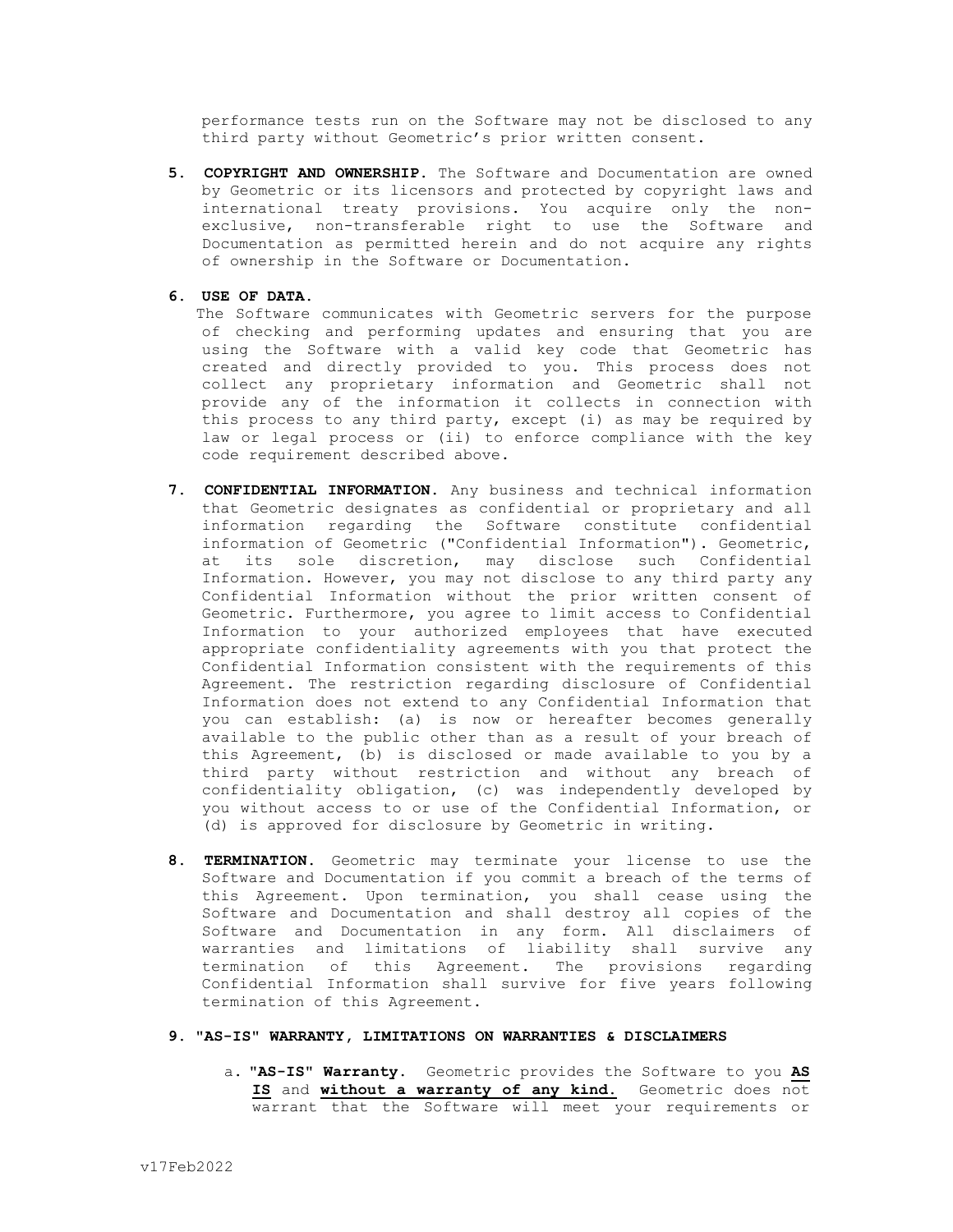that the operation of the Software will be uninterrupted or error free**.**

- b. **Limitations on Warranties. The express warranty set forth in this Section 9 is the only warranty given by Geometric with respect to the Software furnished hereunder. Geometric makes no other warranties, express, implied or arising by custom or trade usage, and specifically disclaim the warranties of merchantability and fitness for a particular purpose.**
- c**. Limitations on Liability. IN NO EVENT WILL EITHER PARTY BE LIABLE FOR ANY SPECIAL, INCIDENTAL, INDIRECT, OR CONSEQUENTIAL DAMAGES WHATSOEVER (INCLUDING, BUT NOT LIMITED TO, DAMAGES FOR LOSS OF PROFITS, LOSS OF REVENUE, LOSS OF OPPORTUNITIES, LOSS OF REPUTATION/GOODWILL, BUSINESS INTERRUPTION OR LOSS OF CONFIDENTIAL OR OTHER INFORMATION AND LOSS OR CORRUPTION OF DATA, FOR BUSINESS INTERRUPTION, FOR PERSONAL INJURY, FOR LOSS OF PRIVACY ARISING OUT OF OR IN ANY WAY RELATED TO THE USE OF OR INABILITY TO USE THE SOFTWARE OR DOCUMENTATION PROVIDED HEREIN, OR OTHERWISE IN CONNECTION WITH ANY PROVISION OF THIS AGREEMENT, EVEN IF THE PARTY HAS BEEN ADVISED OF THE POSSIBILITY OF SUCH DAMAGES AND EVEN IF THE REMEDY FAILS OF ITS ESSENTIAL PURPOSE.**

**EXCEPT FOR BREACHES OF SECTIONS PERTAINING TO GRANT OF LICENSE (SECTION 2), USE OF SOFTWARE AND DOCUMENTATION (SECTION 3), COPY RESTRICTIONS AND OTHER RESTRICTIONS (SECTION 4), YOUR CONFIDENTIAL INFORMATION (SECTION 7) AND EXPORT (12), YOUR LIABILITY , WHETHER IN CONTRACT, TORT OR OTHERWISE, ARISING OUT OF OR IN CONNECTION WITH THE SOFTWARE OR DOCUMENTATION FURNISHED HEREUNDER AND ANY SERVICE SUPPLIED FROM TIME TO TIME SHALL NOT EXCEED THE LICENSE FEE YOU PAID FOR THE SOFTWARE OR ANY FEE YOU PAID FOR THE SERVICE.**

**IN NO EVENT WILL HCL'S TOTAL CUMULATIVE LIABILITY HEREUNDER FOR DIRECT DAMAGES (REGARDLESS OF BASIS FOR CLAIMS) EXCEED THE SUM PAID BY YOU TO HCL UNDER THE APPLICABLE PURCHASE ORDER FOR THE AFFECTED PRODUCT OR SERVICE, DURING THE PRECEDING TWELVE (12) MONTH PERIOD.**

**For the avoidance of doubt, (a) HCL shall have no responsibility for matters beyond its reasonable control, including the acts or omissions of you and your users; (b) each Party shall have a duty to mitigate its damages; and (c) except for injunction and exercise of termination rights hereunder, the Parties shall negotiate in good faith for 30 days prior to commencing any legal action against the other.**

**10. HCL will, at its election, settle or defend, any third party claim brought in any suit or proceeding against you based upon an allegation that any Software furnished hereunder constitutes a direct infringement of any patent, trade secret or copyright, and**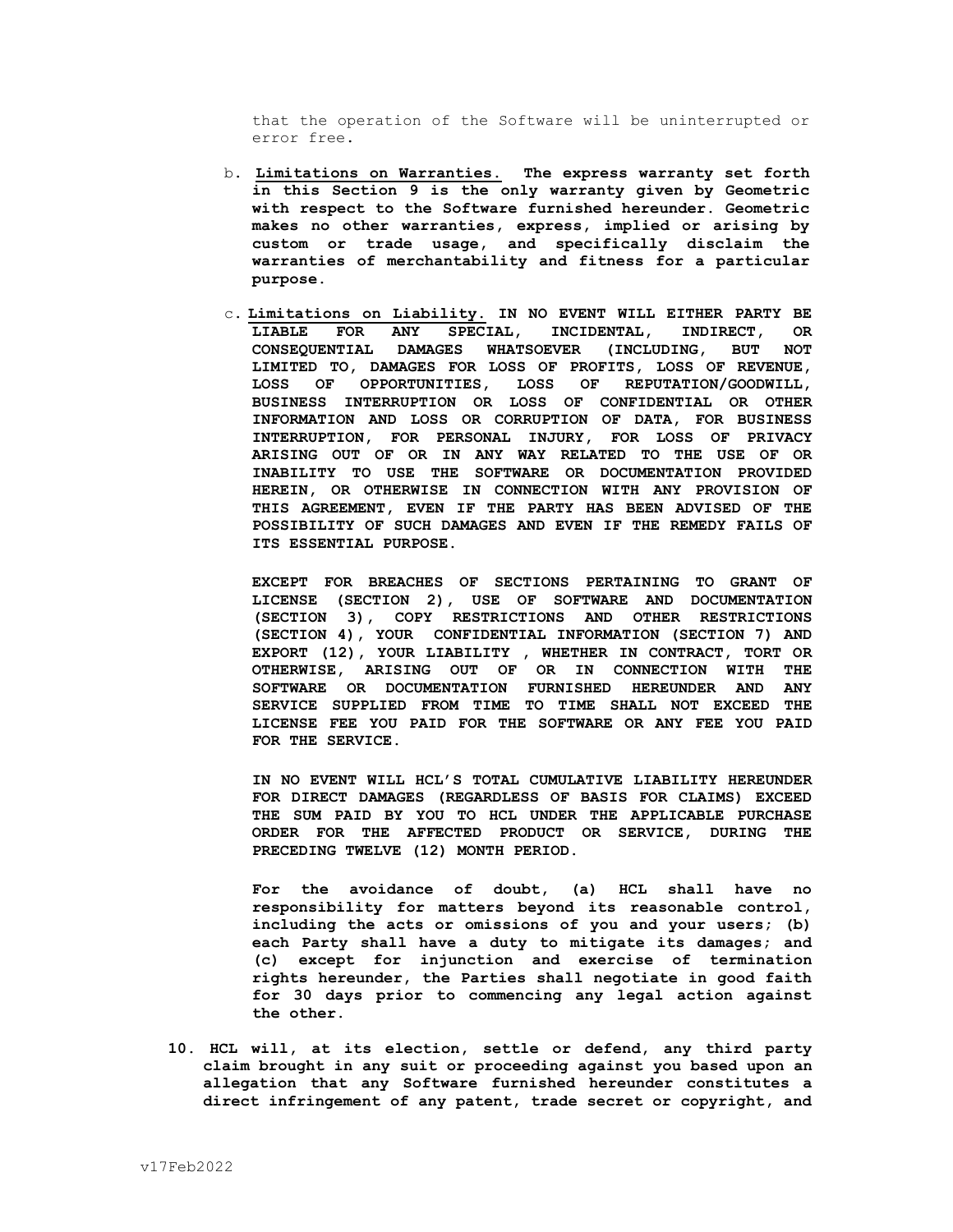**HCL will pay all damages and costs finally awarded against you for the claim or agreed in settlement by HCL. In the event of any claim, allegation, or suit, HCL, in its sole discretion, may reengineer the Software in a manner that removes the infringing material, replace the Software with non-infringing software, or terminate the Agreement or applicable Purchase Order. HCL will not be liable for any costs or damages and will not indemnify or defend you to the extent such action is based upon a claim arising from:** 

- **10.1 modification of the Software by a party other than HCL after delivery by HCL;**
- **10.2 use of the Software in combination with hardware or software not provided or approved by HCL, unless the Documentation refers to a combination with such hardware or software (without directing you not to perform such a combination);**
- **10.3 any failure to use the Software in accordance with the Documentation;**
- **10.4 any unauthorized use of the Software;**
- **10.5 Your failure to incorporate updates or upgrades that would have avoided the alleged infringement; or**
- **10.6 provision of Software, products or services under sections 1(a) and 2(a).**

**The foregoing obligations are HCL's entire liability and your sole and exclusive remedy for any infringement claims, and are conditioned on the following: (i) HCL is notified promptly in writing of such claim; (ii) HCL controls the defense or settlement of the claim; and (iii) you co-operate reasonably and give all necessary authority, information and assistance**

- **11. EXPORT.** You agree to fully comply with all laws and regulations of the United States and other countries ("Export Laws") to assure that neither the Software or any direct products thereof are (1) exported, directly or indirectly, in violation of Export Laws, or (2) are used for any purpose prohibited by Export Laws, including, without limitation, nuclear, chemical or biological weapons production.
- **12. GOVERNING LAW; COMPLETE AGREEMENT.** This Agreement constitutes the complete agreement between the parties with respect to the Software and Documentation. For purchases in the U.S., any claims arising under or relating to this Agreement will be governed by the internal substantive laws of the State of California or federal courts located in California, without reference to (i) any conflicts of law principle that would apply the substantive laws of another jurisdiction to the Parties' rights or duties; (ii) the 1980 United Nations Convention on Contracts for the International Sale of Goods; or (iii) other international laws. For purchases in the U.S., each Party (i) hereby irrevocably agrees to submit to the jurisdiction and venue in the courts of the State of California for all disputes and litigation arising under or relating to this Agreement and (ii) waives any right to a jury trial in any proceeding arising out of or related to this Agreement. For purchase outside the